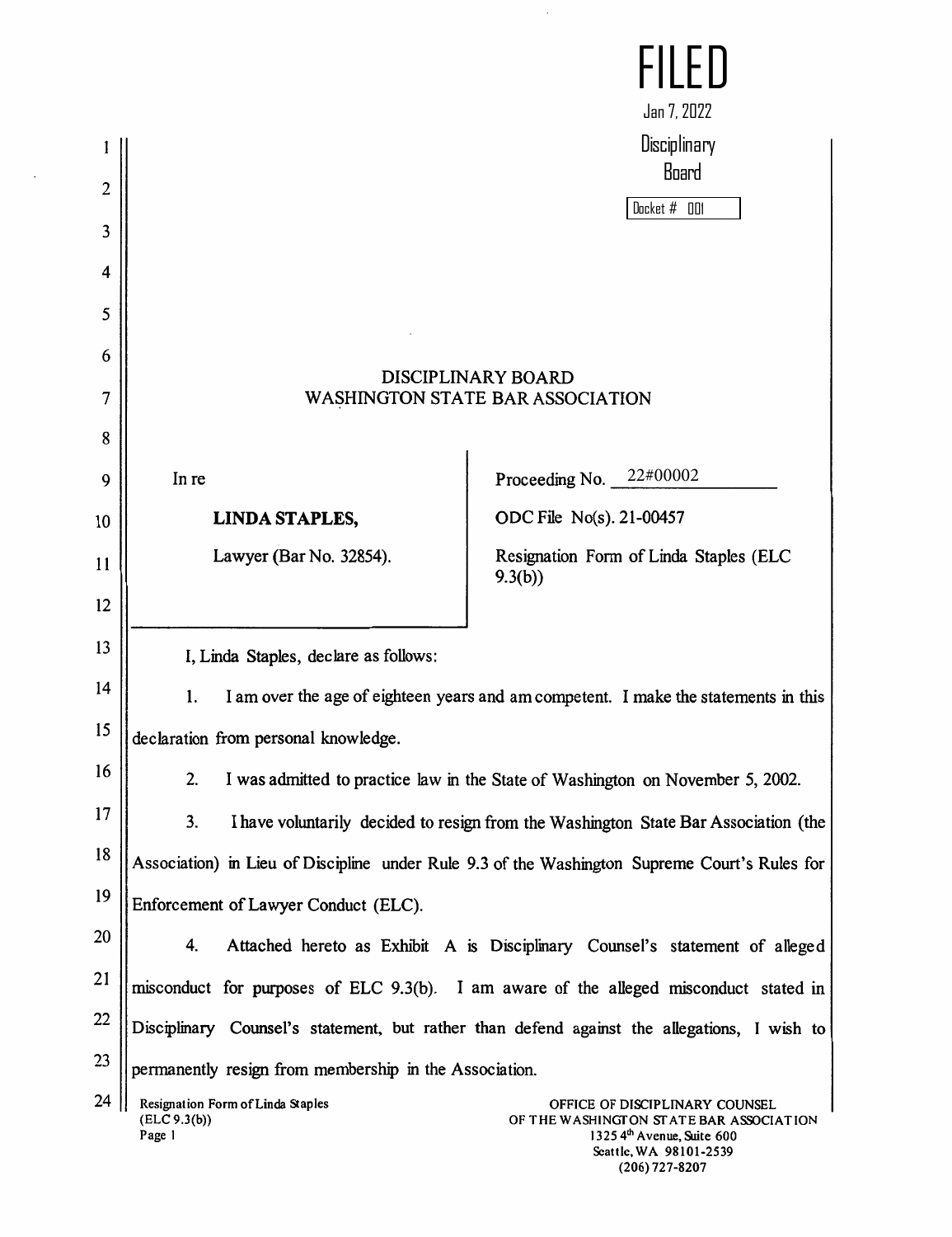1  $\overline{2}$ 5. I consent to entry of an order under ELC 13.9(e) assessing expenses of \$1,500 in this matter.

6. I agree to pay restitution of \$1100 to Erica Petersen.

7. I agree to pay any additional costs or restitution that may be ordered by a Review Committee under ELC 9.3(g).

8. I understand that my resignation is permanent and that any future application by me for reinstatement as a member of the Association is currently barred. If the Washington Supreme Court changes this rule or an application is otherwise permitted in the future, it will be treated as an application by one who has been disbarred for ethical misconduct. If I file an application, I will not be entitled to a reconsideration or reexamination of the facts, complaints, allegations, or instances of alleged misconduct on which this resignation was based.

9. I agree to (a) notify all other states and jurisdictions in which I am admitted, although there are none, of this resignation in lieu of discipline; (b) seek to resign permanently from the practice of law in all other states and jurisdictions; and (c) provide Disciplinary Counsel with copies of this notification and any response(s). I acknowledge that this resignation could be treated as a disbarment by all other jurisdictions.

10. I agree to (a) notify all other professional licensing agencies in any jurisdiction from which I have a professional license that is predicated on my admission to practice law of this resignation in lieu of discipline; (b) seek to resign permanently from any such license; and (c) provide disciplinary counsel with copies of any of these notifications and any responses.

11. I agree that when applying for any employment, I will disclose the resignation in lieu of discipline in response to any question regarding disciplinary action or the status of my license to practice law.

Resignation Form of Linda Staples (ELC 9.3(b)) Page 2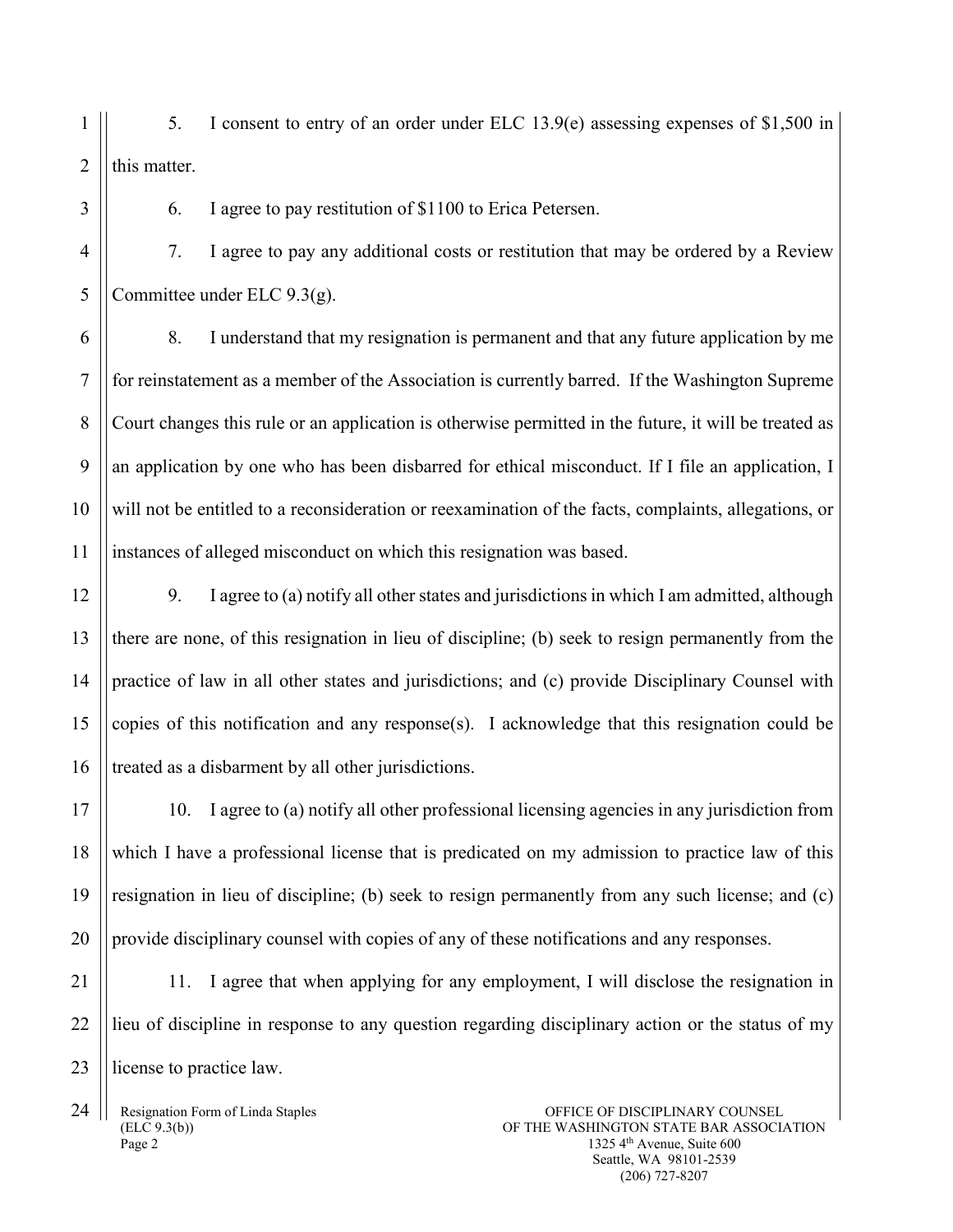$\mathbf{1}$ I understand that my resignation becomes effective on Disciplinary Counsel's 12.  $\overline{2}$ endorsement and filing of this document with the Clerk, and that under ELC 9.3(c) Disciplinary  $\mathfrak{Z}$ Counsel must do so promptly following receipt of this document.

 $\overline{4}$ 13. When my resignation becomes effective, I agree to be subject to all restrictions that apply to a disbarred lawyer. 5

6 14. Upon filing of my resignation, I agree to comply with the same duties as a disbarred  $\boldsymbol{7}$ lawyer under ELC 14.1 through ELC 14.4.

15. I understand that, after my resignation becomes effective, it is permanent. I will 8 never be eligible to apply and will not be considered for admission or reinstatement to the practice 9 10 of law nor will I be eligible for admission for any limited practice of law.

16. I certify under penalty of perjury under the laws of the State of Washington that the foregoing is true and correct.

inda Staples, BarX

Vancouver WA

13 14

11

12

15

16

17

18

19

20

21

22

23

24

**ENDORSED BY:** 

Bar No. 21166

 $(ELC 9.3(b))$ 

Page 3

Sachia Stonefeld Powell, Disciplinary Counsel

Resignation Form of Linda Staples

OFFICE OF DISCIPLINARY COUNSEL OF THE WASHINGTON STATE BAR ASSOCIATION 1325 4<sup>th</sup> Avenue, Suite 600 Seattle, WA 98101-2539  $(206)$  727-8207

ceples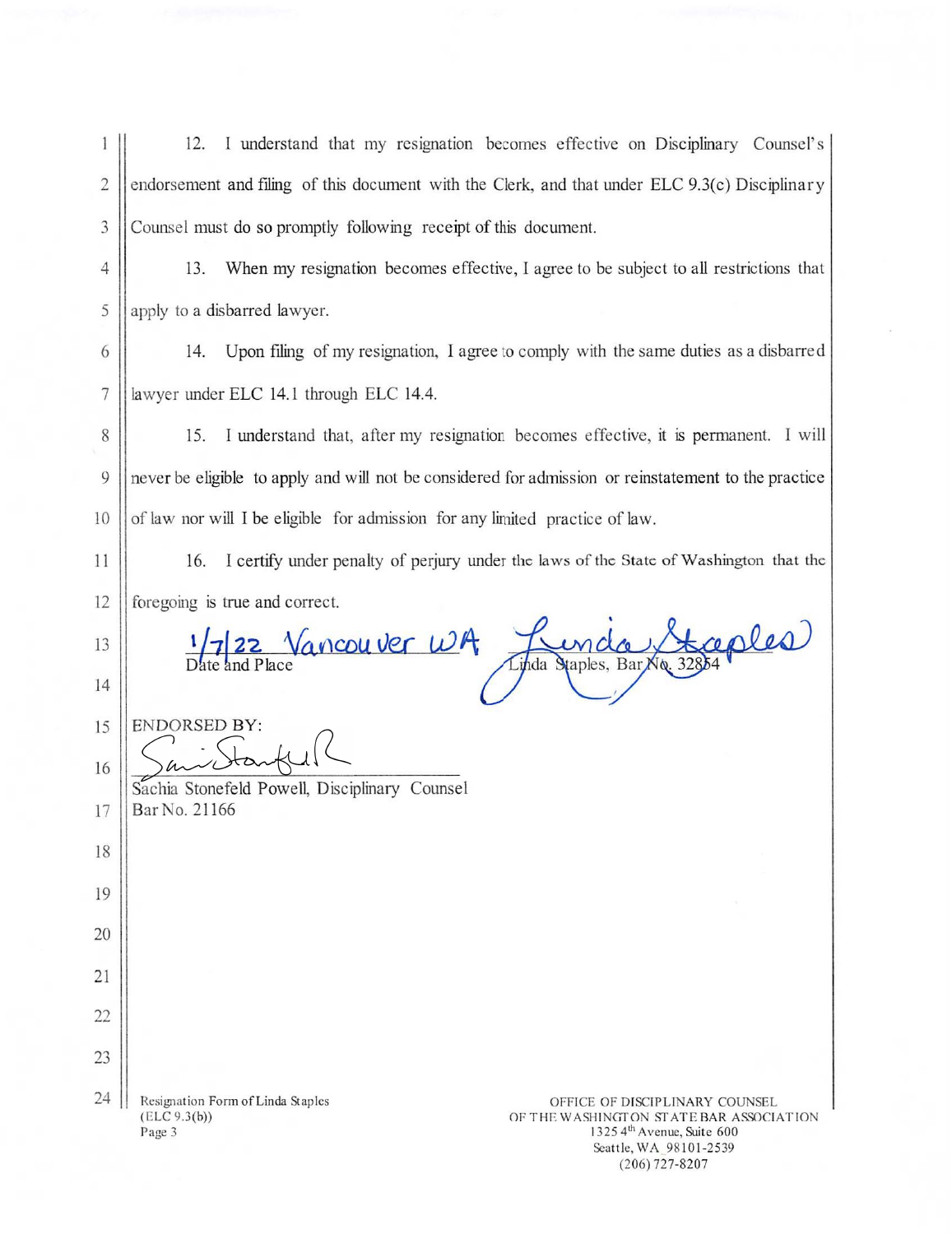| 2  |                                                                                                      |                                                                                 |
|----|------------------------------------------------------------------------------------------------------|---------------------------------------------------------------------------------|
| 3  |                                                                                                      |                                                                                 |
| 4  |                                                                                                      |                                                                                 |
| 5  |                                                                                                      |                                                                                 |
| 6  |                                                                                                      |                                                                                 |
| 7  |                                                                                                      |                                                                                 |
| 8  | DISCIPLINARY BOARD<br><b>WASHINGTON STATE BAR ASSOCIATION</b>                                        |                                                                                 |
| 9  |                                                                                                      |                                                                                 |
| 10 | In re                                                                                                | Proceeding No. $22\#00002$                                                      |
| 11 | <b>LINDA STAPLES,</b>                                                                                | ODC File No(s). 21-00457                                                        |
| 12 | Lawyer (Bar No. 32854).                                                                              | STATEMENT OF ALLEGED<br>MISCONDUCT UNDER ELC 9.3(b)(1)                          |
| 13 |                                                                                                      |                                                                                 |
| 14 |                                                                                                      |                                                                                 |
| 15 | The following constitutes a Statement of Alleged Misconduct under Rule 9.3(b)(1) of the              |                                                                                 |
| 16 | Washington Supreme Court's Rules for Enforcement of Lawyer Conduct (ELC).                            |                                                                                 |
| 17 | <b>I. ADMISSION TO PRACTICE</b>                                                                      |                                                                                 |
| 18 | 1.                                                                                                   | Respondent Linda Staples was admitted to the practice of law in the State of    |
| 19 | Washington on November 5, 2002.                                                                      |                                                                                 |
| 20 |                                                                                                      | <b>II. ALLEGED FACTS</b>                                                        |
| 21 | 2.                                                                                                   | On January 28, 2021, Linda Staples agreed to represent Erica Petersen in a non- |
| 22 | parental custody matter. Staples instructed Petersen to attend a hearing in the matter the following |                                                                                 |
| 23 | day and then contact Staples after the hearing.                                                      |                                                                                 |
| 24 | <b>Statement of Alleged Misconduct</b><br>Page 1                                                     | OFFICE OF DISCIPLINARY COUNSEL<br>OF THE WASHINGTON STATE BAR ASSOCIATION       |

 $1325$  4 $\degree$  Avenue, Suite 600  $search, WA$  98101-2539  $(200)$   $(21.820)$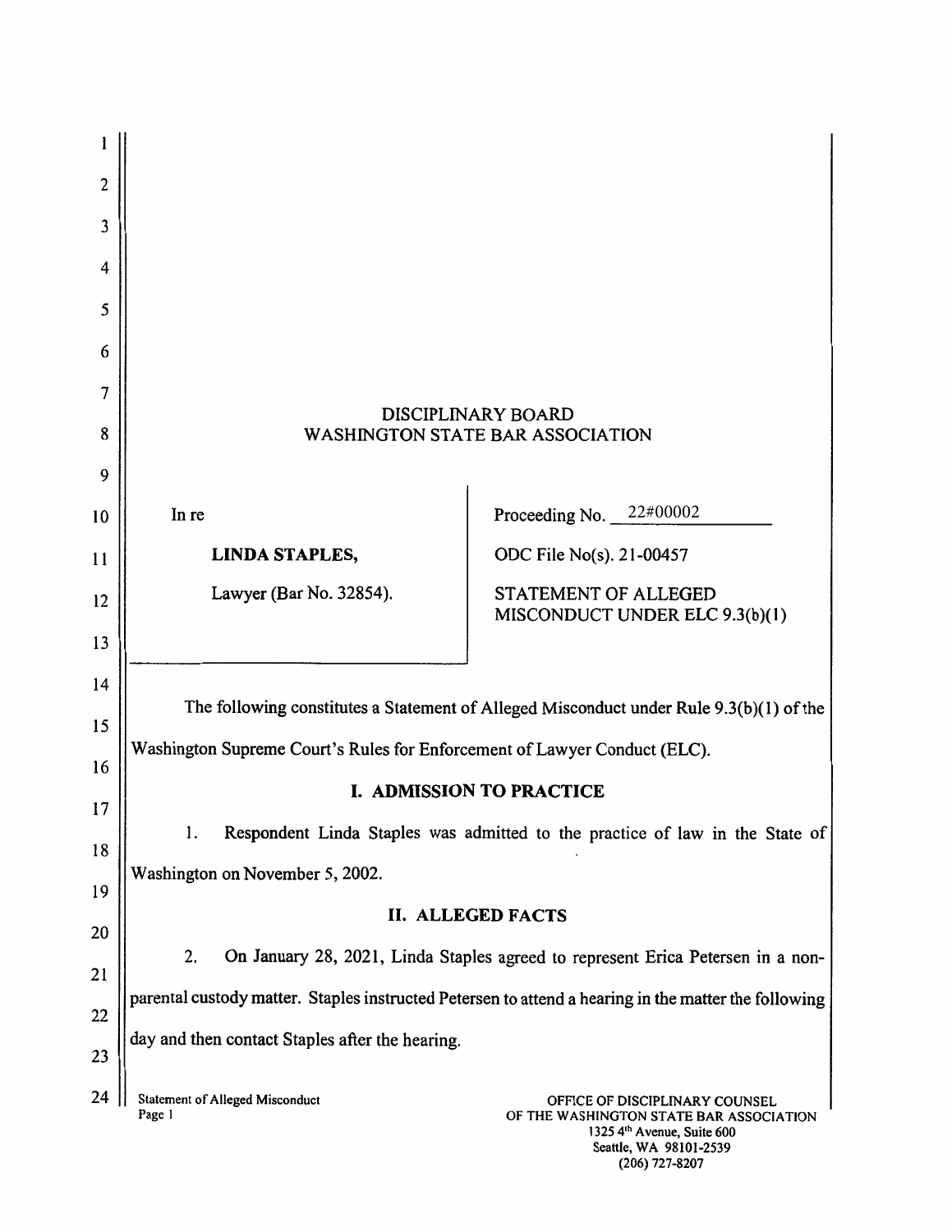<sup>1</sup> 3. On January 29, 2021, Petersen appeared, pro se, at the hearing. The court advised 2 || Petersen that Petersen should have Staples act quickly because the matter was going to be 3 dismissed. Following the hearing, Petersen called Staples as instructed, and Staples assured 4 Petersen that Staples would get going on the matter right away. 5 4. Also on January 29, 2021, Petersen signed a fee agreement. The fee agreement <sup>6</sup> provided that Petersen would pay an advanced fee of \$3000 and Staples would bill Petersen \$275 7 || per hour. Per the agreement, Staples was to send Peterson itemized statements of costs and fees,  $8 \parallel$  as well as the balance in the trust account, via email. Finally, the agreement provided: "Client" 9  $\parallel$  agrees that fees may be transferred from their trust account at the time of billing." Petersen paid 10 || Staples \$3000. <sup>11</sup> 5. On February 10 and 18, 2021, Petersen emailed Staples, inquiring about the status  $12$  || of the case. Staples did not respond to the emails. 13 **6.** On February 22, 2021, Petersen left Staples a voicemail about the matter. Staples  $14$  | did not respond. 15 7. On February 25, 2021, Petersen texted Staples asking that Staples call Petersen. 16 Staples responded that Staples would call Petersen the following afternoon and would try to get 17 If the matter moving quickly. During a telephone call later that day, Staples assured Petersen that 18 Staples would get on the matter right away. 19 | 8. In late February or early March, Petersen received a Notice of Dismissal for Want 20  $\vert\vert$  of Prosecution from the court, indicating that the matter would be dismissed in 30 days if no 21 leaction was taken. 22 | 9. On March 2, 2021, Petersen texted a photo of the Notice to Staples. 23 24 | Statement of Alleged Misconduct<br>Page 2 Page <sup>2</sup> OFFICE OF DISCIPLINARY COUNSEL OF THE WASHINGTON STATE BAR ASSOCIATION

<sup>1</sup> 325 4th Avenue, Suite 600 Seattle, WA 98101-2539 (206) 727-8207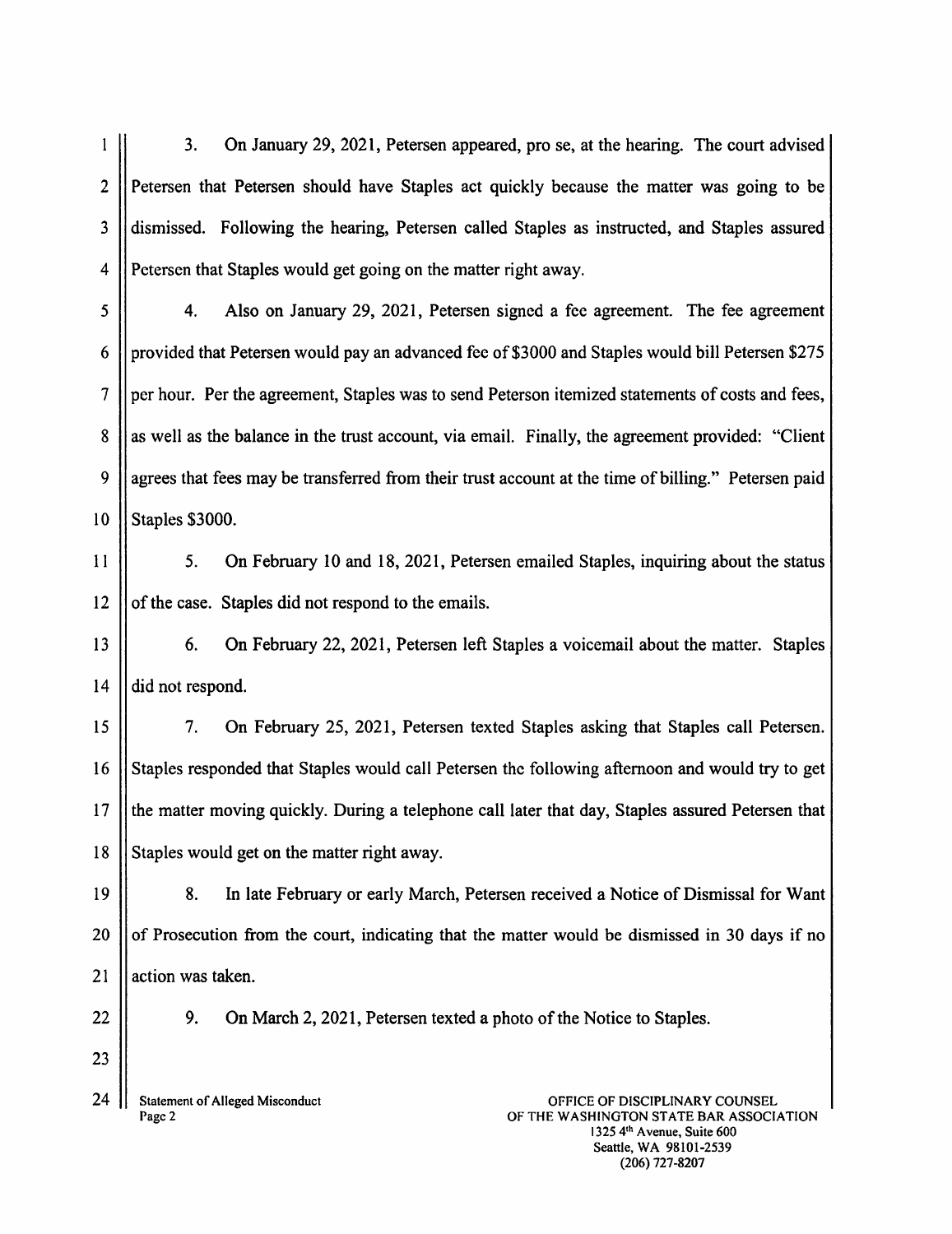<sup>1</sup> 10. On March 3, 2021, Petersen asked Staples if Staples was taking action to keep the 2  $\parallel$  case from being dismissed. Staples responded that Staples would take care of it. Staples also 3 Confirmed that Staples still planned to email the final documents to Petersen so that Petersen's 4 friend, Heidi Brown, could serve them on Petersen's daughter. <sup>5</sup> 11. On March 8, 2021, Petersen contacted the Court and learned that Staples still had  $6 \parallel$  not filed a Notice of Appearance. <sup>7</sup> 12. Also on March 8, 2021, Petersen emailed Staples asking if Staples had filed any 8 | pleadings to keep the case from being dismissed. 9 13. Also on March 8,2021, Petersen texted Staples, asking why Staples had not filed <sup>10</sup> anything, and requesting <sup>a</sup> refund of the \$3000 advanced fee. 11 | 14. On March 9, 2021, Staples filed a Notice of Appearance. <sup>12</sup> 15. Also on March 9,202 <sup>1</sup> , Petersen texted Staples, asking ifStaples had filed anything 13 the day before, and requesting that Staples email the documents to Petersen. Staples responded 14 Simply: "I had a long call with  $[the GAL]$  this afternoon. I'll call you tomorrow." 15 16. Staples did not call Petersen until March 12, 2021, when Staples left a voicemail 16 || message for Petersen stating that Petersen's daughter would likely sign agreed orders. 17 || 17. On March 15, 2021, Petersen spoke to her daughter and confirmed that the daughter 18 would sign agreed papers. 19 **18.** On March 17, 2021, Petersen texted Staples asking for the final documents so that 20 || Brown could serve them. Staples did not respond. 21 19. On March 18, 2021, Petersen informed Staples that Brown was going to see 22 Petersen's daughter the following Sunday (March 21, 2021), and asked Staples to send Petersen 23

Page 3

24 Statement of Alleged Misconduct<br>
Page 3<br>
Page 3<br>
OF THE WASHINGTON STATE BAR ASSOCIATI<br>
1325 4<sup>th</sup> Avenue, Suite 600<br>
Seattle, WA 98101-2539 OF THE WASHINGTON STATE BAR ASSOCIATION<br>1325 4<sup>th</sup> Avenue, Suite 600 Seattle, WA 98101-2539 (206) 727-8207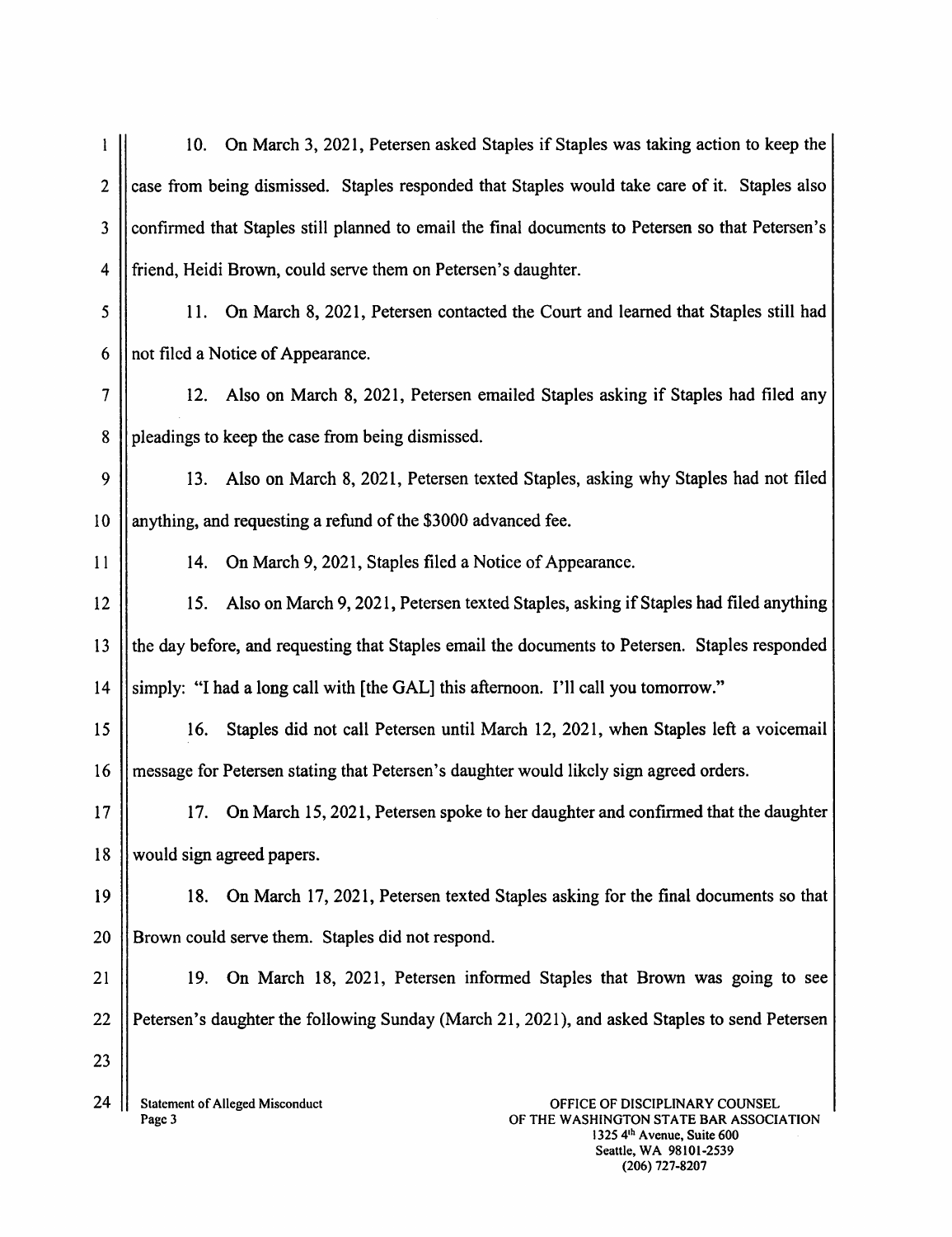1 | the final documents so that Brown could take them to Petersen's daughter to sign. Staples did not  $2$  | respond.

3 || 20. On March 19, 2021, Petersen repeated the desire to have the documents so that <sup>4</sup> Brown could serve them the following Sunday (March <sup>21</sup> . 2021), reiterated that Staples had told 5 || Petersen that the documents were drafted, stated that Petersen had been unable to reach Staples 6 | all week, and asked Staples to let Petersen know if Staples did not have time to handle the matter. <sup>7</sup> 21. On March 19, 2021, Petersen texted Staples and asked for <sup>a</sup> refund of the \$3000 8 || Petersen had paid as well as a billing statement. 9 | 22. On Saturday, March 20, 2021, Staples called Petersen, and also emailed Petersen, at <sup>10</sup> 5:00 p.m. to state that Staples would have the documents to Petersen by <sup>9</sup> a.m. the following 11 morning. 12 | 23. Staples did not provide Petersen with the documents. 13 | 24. On March 22, 2021, Petersen repeated the request for a refund of \$3000. Staples 14 | responded that Staples would prepare an itemized statement and refund the unused portion. 15 | 25. Also on March 22, 2021, Staples filed a Notice of Intent to Withdraw. 16 | 26. On March 26, 2021, Petersen repeated the request for the itemized statement and a 17 || refund, and indicated that Petersen and Staples were "parting ways." <sup>18</sup> 27. On April 2, 2021, Staples provided Petersen with <sup>a</sup> "refund receipt" and refunded <sup>19</sup> \$1900 of the \$3000 that Petersen had paid. Later that day, Petersen texted Staples to state that 20 || Petersen's bank had not received the refund, and again requested a copy of the billing statement. 21 || Staples replied "sending statement." 22 23 24  $\left|\right|$  Statement of Alleged Misconduct<br>Page 4 Statement of Alleged Misconduct<br>Page 4 OF THE WASHINGTON STATE BAR ASSOCIATION<br>1325 4<sup>th</sup> Avenue, Suite 600<br>Seattle, WA 98101-2539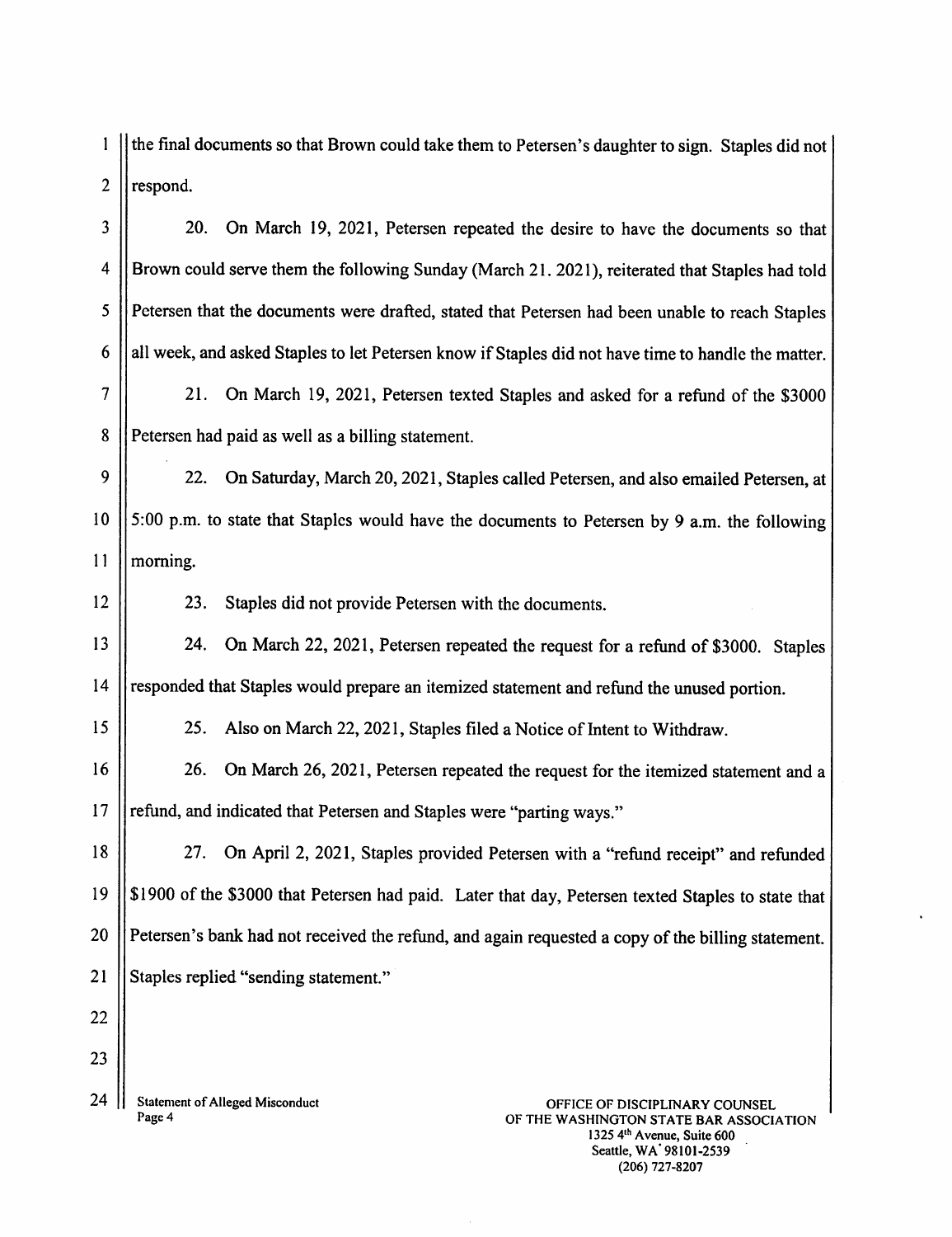<sup>1</sup> 28. Staples did not provide Petersen with <sup>a</sup> billing statement or other indication of how 2 Staples earned the \$1100 that Staples kept, other than the handwritten itemized list of the time 3 Supent on Petersen's matter that Staples subsequently provided to ODC, amounting to a total of  $4$  || five hours.

<sup>5</sup> 29. Petersen prepared the final orders and presented them, pro se.

6 | 30. On April 13, 2021, Petersen filed a grievance against Staples and on July 29, 2021, 7 Staples provided ODC with a response.

8 31. On October 21, 2021, ODC requested additional information from Staples, which 9 could be uploaded to a BOX File Drop. ODC informed Staples that if Staples did not respond 10 within 30 days, ODC would take additional action under ELC 5.3(h) to compel the response.

<sup>11</sup> 32. Staples did not provide the requested information.

12 **12 12 12 12 12 12 13** On November 30, 2021, ODC sent Staples a letter advising that Staples must provide 13 the requested information within ten days of the letter  $-$  by December 13, 2021 - or Staples would 14 | be subpoenaed for a deposition.

<sup>15</sup> 34. On December 14, 2021, Staples emailed ODC to say: "I have my responsive <sup>16</sup> materials ready. I am just having <sup>a</sup> problem with BOX File Drop. I am working on that again this  $17$  || a.m. I will call if I continue to have problems figuring it out."

18 | 35. Staples did not provide the requested information.

19 || 36. On December 19, 2021 Staples was served with a subpoena duces tecum compelling 20 Staples' attendance at a deposition on January 11, 2022, in accordance with ELC 5.3(h) because 21  $\parallel$  of the failure or refusal to cooperate with ODC's investigation.

22

23

24  $\left|\right|$  Statement of Alleged Misconduct<br>Page 5

Page <sup>5</sup> OFFICE OF DISCIPLINARY COUNSEL OF THE WASHINGTON STATE BAR ASSOCIATION 1325 4th Avenue, Suite 600 Seattle, WA 98101-2539 (206) 727-8207